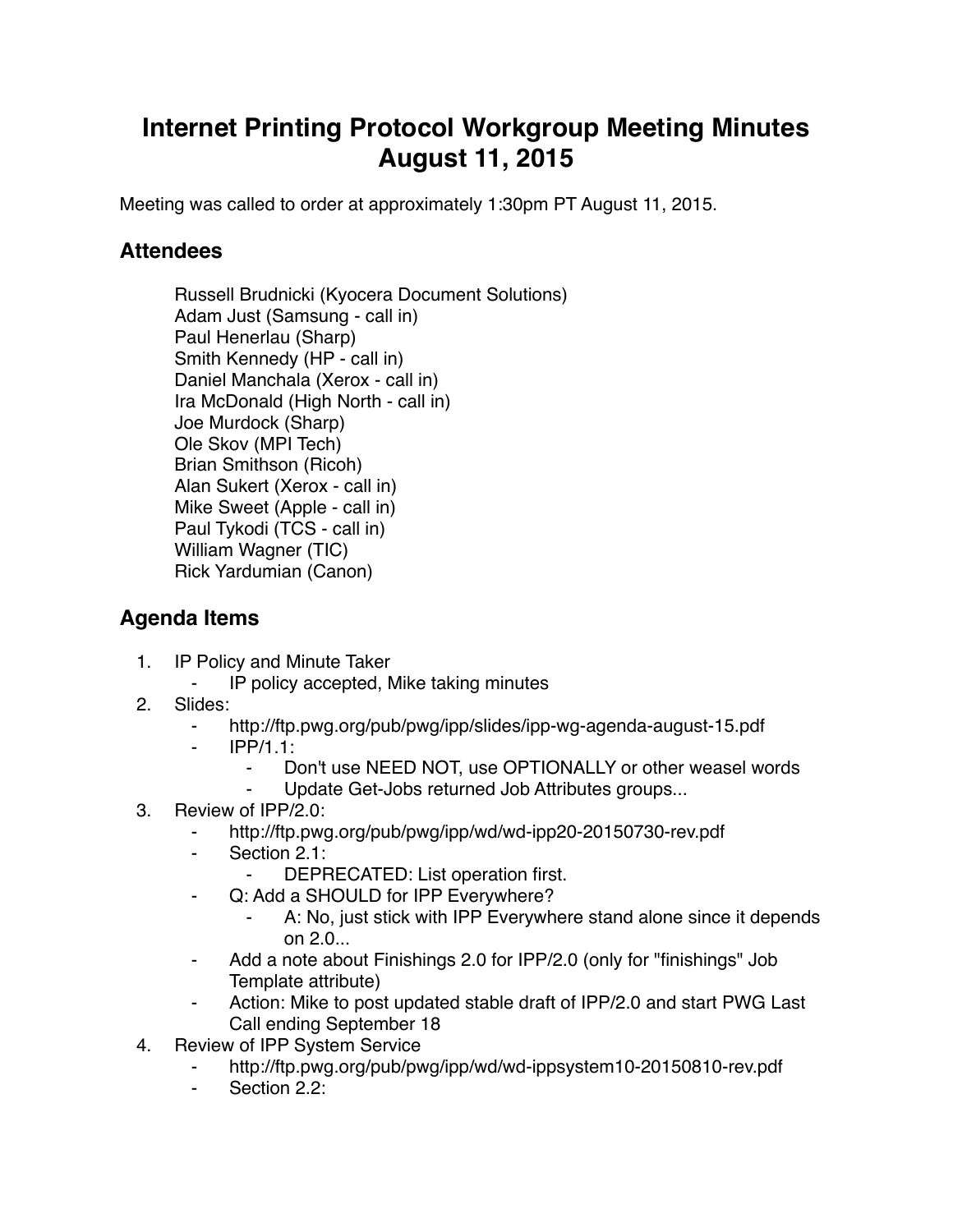- ⁃ Infrastructure System: PWG5109.CLOUD should be PWG51091.1
- ⁃ Protocol Endpoint: "(c)" => "c)", drop second "or" before "b)"
- **Add Printer**
- Global: PWG5109.CLOUD -> PWG5109.1, also INFRA?
- Section 3.1:
	- Line 400: Update title for IPP/2.0
	- Add references to PWG 5100.18 (INFRA) and 5109.1 (CLOUD)
- Section 4.6:
	- Drop "now" ("IPP Resources are managed by the System...")
	- ⁃ Make (a) (b) (c) a numbered list
	- Add forward reference to new operations
	- ⁃ "IPP Resources do not have leases or expirations times as they do in [PWG5108.3]."
- Global: "new" probably doesn't need to be anywhere in this document.
- Section 5:
	- ⁃ "This specification combines and flattens the PWG SM System and PWG System Control Service objects into the IPP System object, which is the target of all IPP system-level and resource-level operations. This is consistent with Print Service operations targeted at IPP Printer objects."
	- ⁃ "This specification maps a subset of the PWG SM ..."
	- ⁃ Drop "below".
	- ⁃ 'configured-resources' needs double quotes, add forward reference to section
	- Add element names for XML elements/groups in parenthesis? Just make sure the relationship between XML and IPP is clear
	- ⁃ Drop "subset", rewrite accordingly, maybe of the form "Figure N shows the PWG SM ... which is mapped to the IPP ..."
- ⁃ Note: resource-id should be like job-id monotonically increasing, ids not reused.
- Section 5.1:
	- ⁃ "System Attribute Group" (singular)
- Section 5.2:
	- ⁃ "System and Resource Operation Attributes"
	- Add "resource-id" operation attribute.
- Table 1:
	- ⁃ "device-id" => "system-device-id"
	- ⁃ "make-and-model" => "system-make-and-model"
	- ⁃ "message-from-operator" => "system-message-from-operator"
	- ⁃ "owner-xxx" => "system-owner-xxx", add "printer-owner-xxx" Printer Description attributes
- Table 2:
	- ⁃ "current-time" => "system-current-time"
	- ⁃ "serial-number" => "system-serial-number"
	- Add "system-up-time" (SM "UpTime")
- Table 3:
	- ⁃ "Cancel-Subscriptions" => "Cancel-Subscription"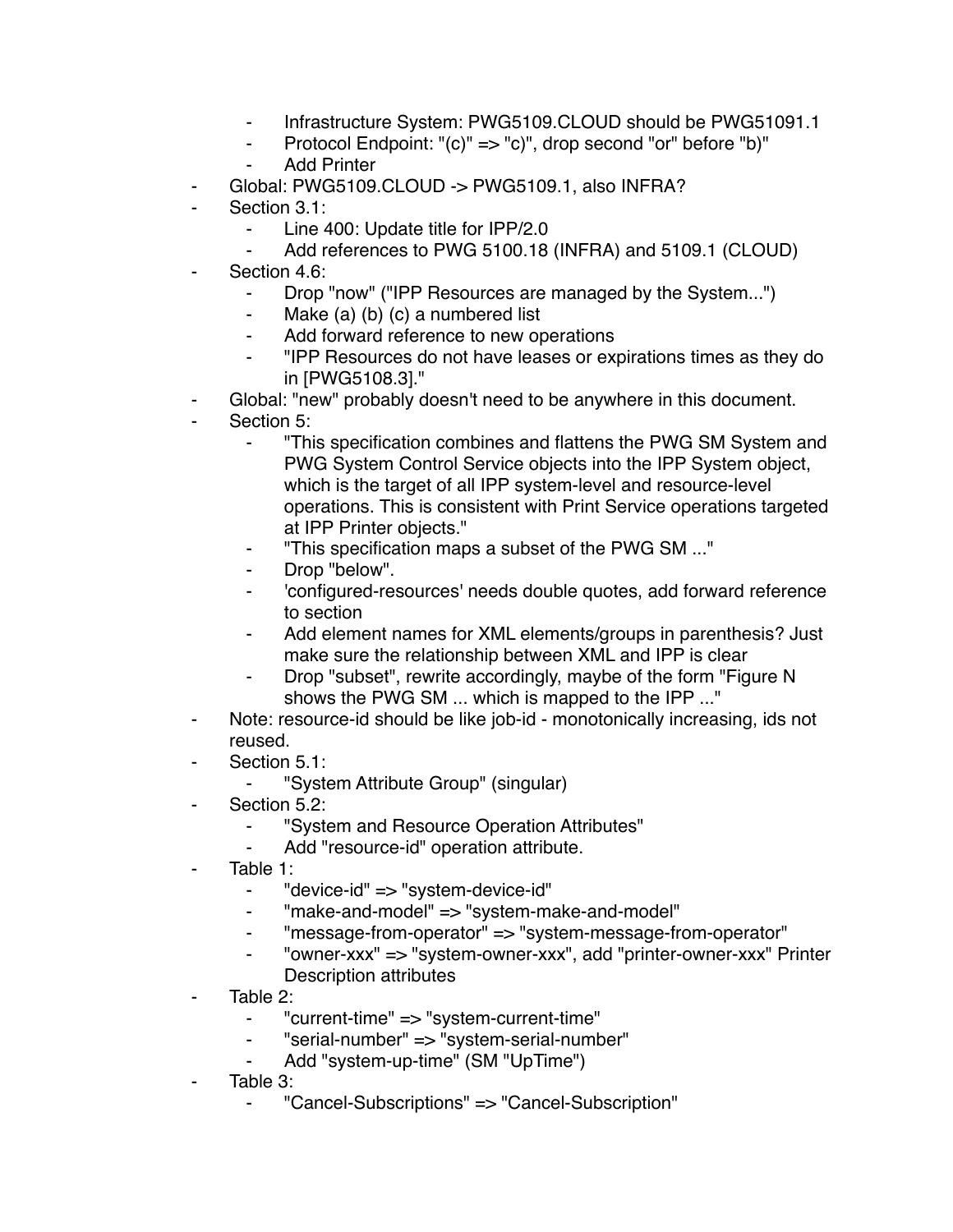- ⁃ "Renew-Subscriptions" => "Renew-Subscription"
- ⁃ Add reference to ISO DPA for Create-Printer (Create-Service)
- Add note for Create-Printer (which provides the details of the ISO DPA connection)
- ⁃ Register-Output-Device corresponds to Register-System in 5109.1 (with note to explain the difference)
- Section 5.6: "Resource Attribute Group"
- Section 5.7: Goes away (content in section 5.2)
- Table 4:
	- ⁃ Make resource-xxx-version required? Yes, Printer MUST support, Client OPTIONALLY supplies
- Table  $5^{\circ}$ 
	- resource-id: add note with forward reference to detailed definition
	- ⁃ resource-job-id and resource-printer-uri: for job and printer-scoped resources: add note 4
	- resource-k-octets: reference 2911 + note 2
	- ⁃ Get input from IDS WG on resource-hash/signature, perhaps as a single attribute called "resource-authenticator" or "resourceverification" with a corresponding -type or member attributes
		- Important for auditing from client, extra verification by service
- Sections 6.2, 6.10, etc.: Move existing operations to later section for existing operations with new semantics
- Section 6.11:
	- Drop "selected" from description
- Section 6.11.1
	- 'The "system-uri" (uri) operation attribute (section ...) which is the target for the operation."
	- Combine requesting-user-name and requesting-user-uri (supply both ...)
	- Line 758: "printer-geo-location"
	- ⁃ Drop "unknown" from printer-geo-location, make sure we talk about accuracy in the geo: URI
	- All: make sure colon at end, "which-printers" has one in the middle
	- ⁃ "printer-service-type (type2 keyword)" should be "printer-servicetypes (1setOf type2 keyword)"
	- configured-printers list to contain attributes from LDAP printer schema (41 attributes)?
		- Yes, good for mapping/mirroring to LDAP/DNS-SD/etc.
		- Use requested-attributes to limit list
	- ⁃ "The Client OPTIONALLY and the System object MUST support this attribute"
		- Put references after attribute names
- **Section 6.11.2:** 
	- Reword more simply for no printers returned, and for successful-ok return status for no printers.
		- Return successful-ok for correct requests that return 0 or more printers, other status codes as listed in section N...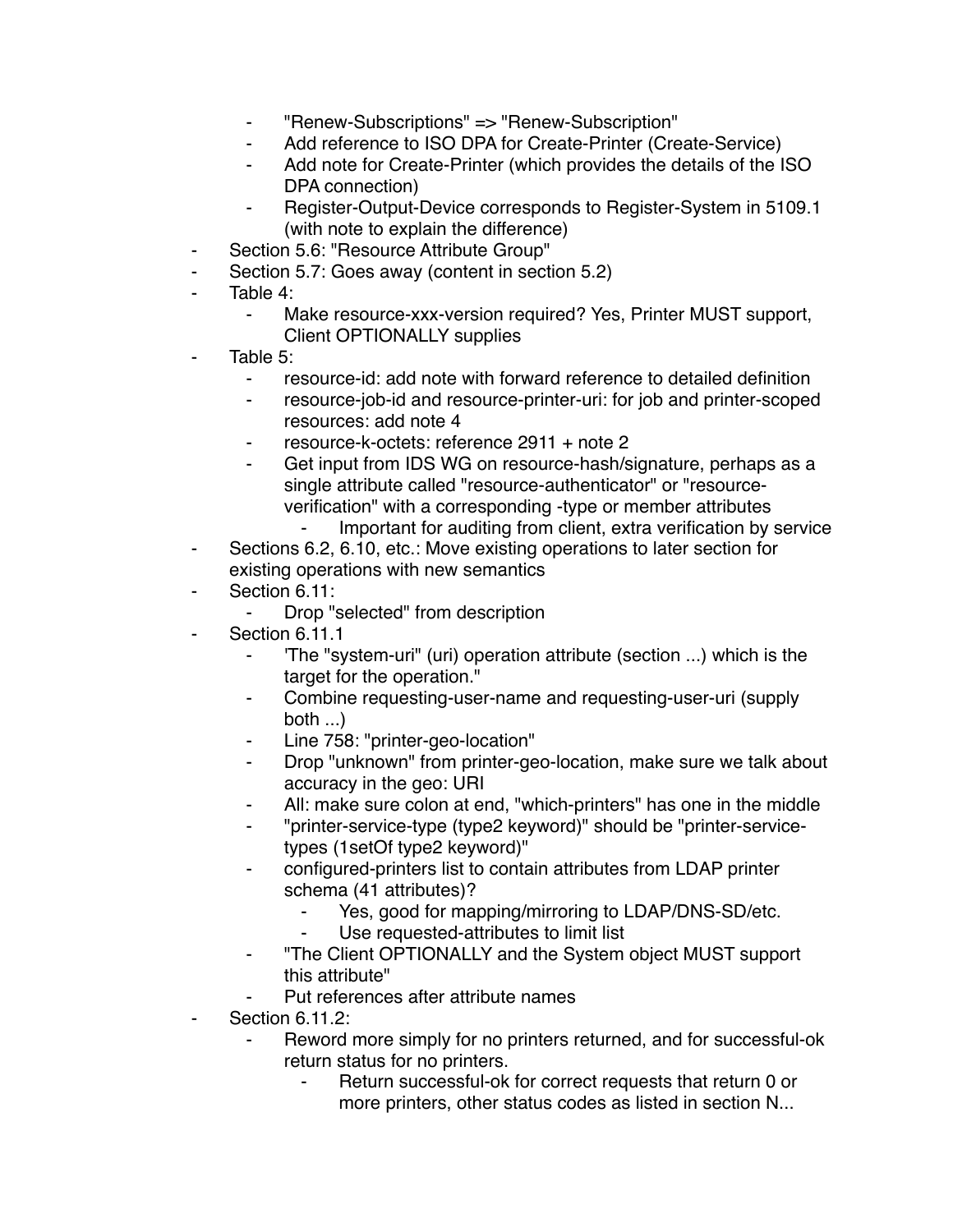- ⁃ Drop NEED NOT paragraph
- Mike to provide rewrite of printer attributes group (mirrored from 2911 update)
- Section 6.12:
	- Add Set-Default-Printer operation (a la CUPS)
	- Update to use implementation-defined default if none is set by the administrator (typically the print service)
- Get-Resources and Get-Resource-Attributes modeled on 2911 Get-Jobs/ Get-Job-Attributes
	- with requested-attributes keyword for which attributes to return, default is ID and state?
	- ⁃ Get-System-Attributes modeled on 2911 Get-Printer-Attributes
		- with requested-attributes keyword for which attributes to return, default is all
- Section 6.21:
	- Drop system attributes? Yes
	- ⁃ Mike to supply text for this operation
	- ⁃ Supply output-device-uuid and printer-service-types, response is like Get-Printers
- Section 7.1:
	- Drop "System" from title
	- Add "resource-id" under here
	- Any other filter attributes for Get-Resources
- Section 7.1.1:
	- ⁃ Drop "unknown"
	- ⁃ "printer-geo-location" (missing -geo)
	- ⁃ Filters, reference section with Get-Printers operation (semantics in this document, not 5100.13)
- Section 7.1.2:
	- Filters, reference section with Get-Printers operation (semantics in this document, not 2911)
- ⁃ Section 7.1.3:
	- ⁃ Plural, 1setOf, filters
- Section 7.1.4:
	- ⁃ Fix "which" wording
- Section 7.1.5:
	- ⁃ Fix "which" wording.
- Section 7.2.x, 7.3.x: add "system-" prefix for specific attributes
- Section 7.4: Drop
- Section 7.5.4:
	- ⁃ octetString(16), no infixed periods
- ⁃ Stopped at section 8.

## **Next Steps / Open Actions**

• Next conference calls August 31 and September 21, 2015 at 3pm ET